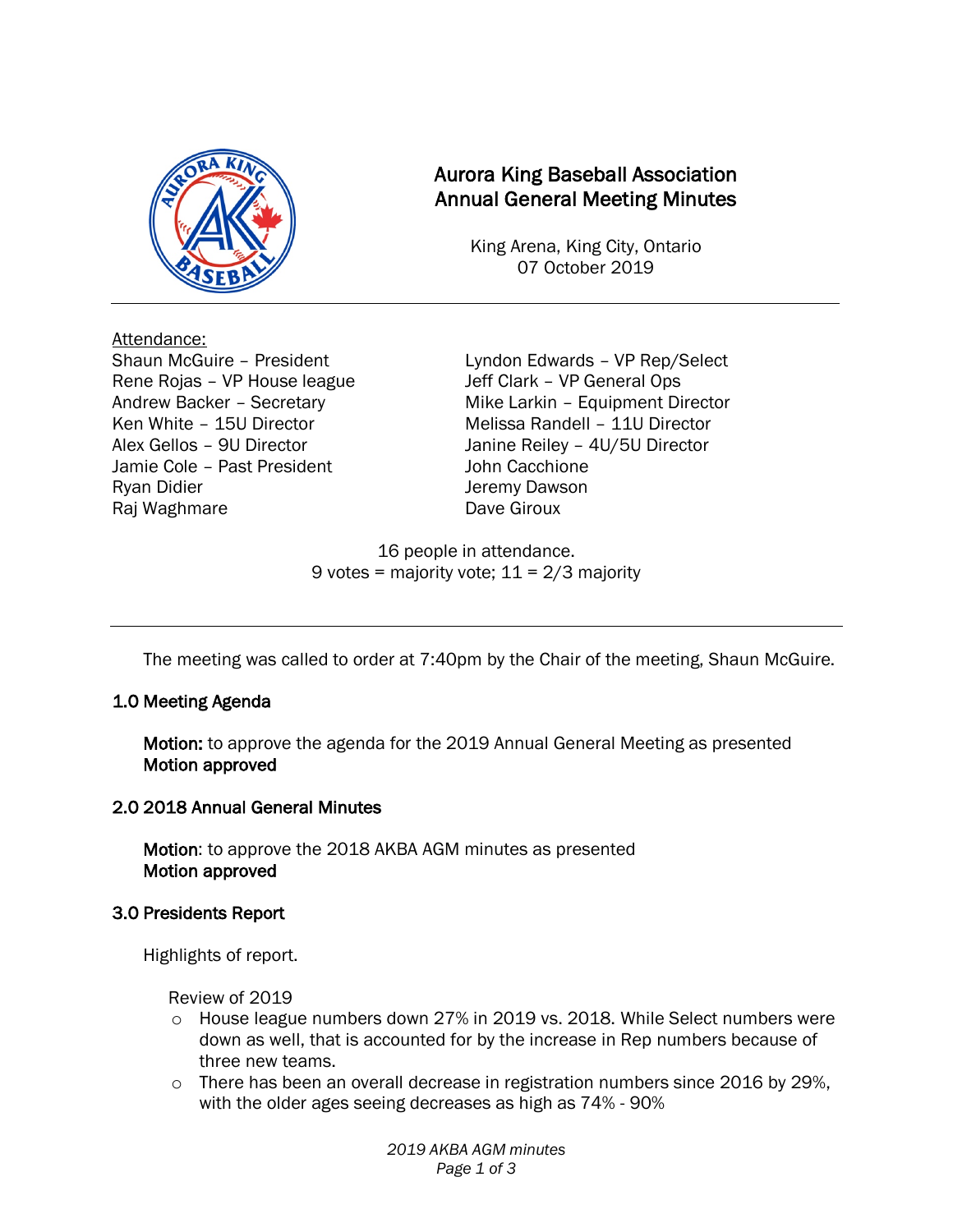- o Congratulations to the AKBA's OBA winning 11U AA team.
- o New playoff format for 2019 including:
	- $\circ$  No playoffs in 7U division, however all teams got a minimum of one game on the final weekend.
	- $\circ$  Playoff structure change in all other division. The playoffs started with a three [3] week round robin after regular season, which seeded each team heading into final weekend. Each team played one (maybe two pending division size) on the final weekend.
- $\circ$  Athlete banquet replaced with a bbq on the final day. There was a new food vendor for final weekend.
- o New coaches appreciation night good reviews, poorly attended.
- o Added three rep teams in 2019, more planned for 2020.

Look ahead for 2020

- o Governing under new By-laws based on vote later in agenda
- $\circ$  AKBA needs to become compliant with Rowan's Law Concussion Management Law.
- $\circ$  AKBA needs to look at policies around Safe Sport for the protection of our young athletes and coaches.
- $\circ$  AKBA needs to secure more A class diamond times, especially at the senior level with growth in numbers.
- o Partnerships to help strengthen AKBA's player& coach development programming.
- $\circ$  Efficiencies in Administration to lessen the burden on volunteer administrators
- o AKBA inventory management, including access at diamond

## 4.0 Financial Report

Backer presented the financial report for the VP of Finance as Anton was not available.

The highlights of the financial review include:

- o Revenues \$249k [94% of the budget target].
- o Expenses \$240k [84% of budget], which resulted in a \$9,410.38 surplus compared to a budgeted deficit of \$19,500
- o Reviewed the balance sheet and noted that the total unrestricted net assets are approx. \$125k.

There was a question from the floor asking what plans the Board has for the \$125k unrestricted net assets. While there is no immediate plan, there have been high level discussions and those discussions will continue with the 2020 Board of Directors.

Motion: to approve the financial report as presented Motion approved